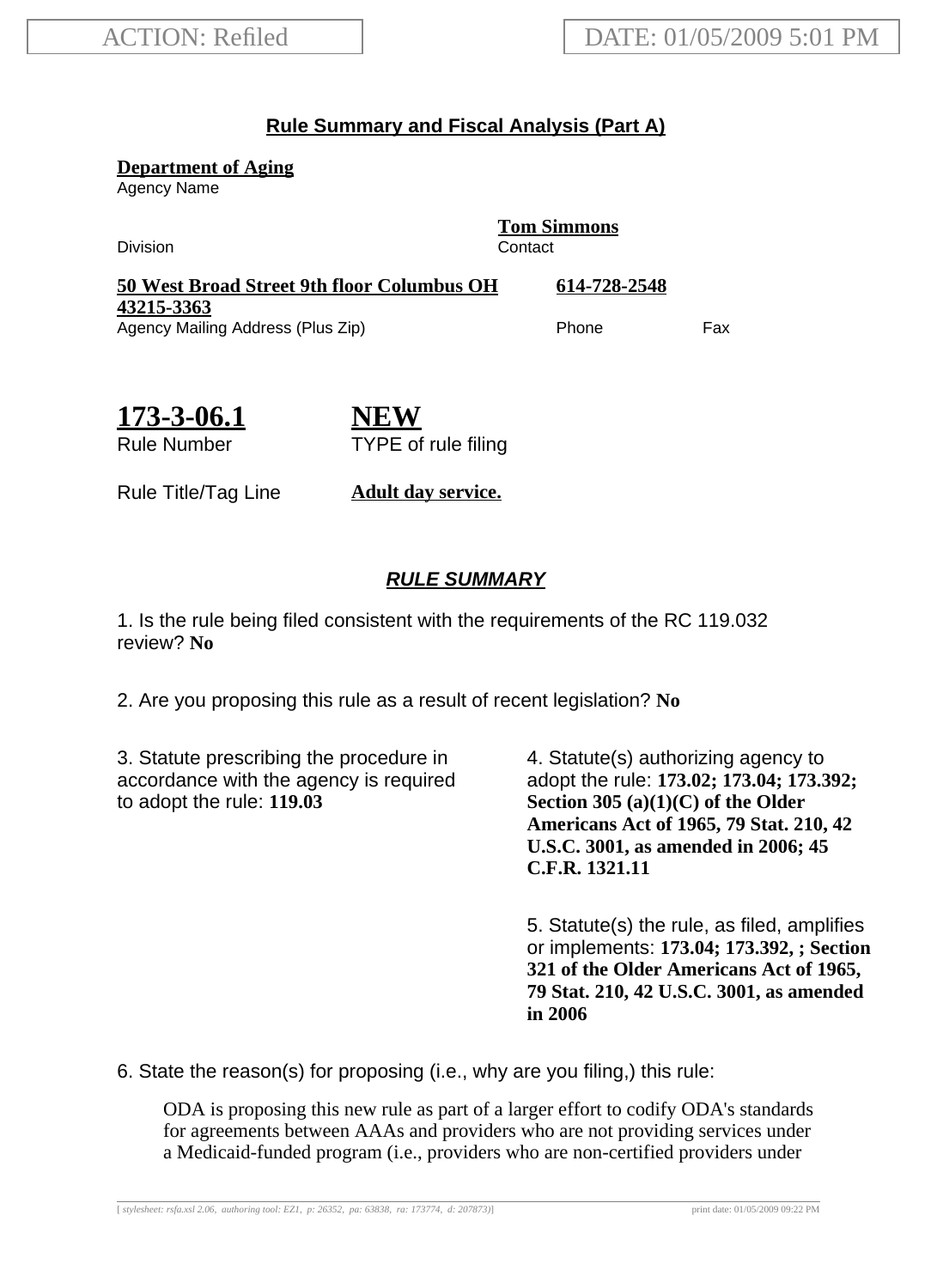section 173.392 of the Revised Code). This effort will bring ODA into compliance with sections 173.04 and 173.392 of the Revised Code, Section 305 (a)(1)(C) of the Older Americans Act, and 45 C.F.R. 1321.11.

7. If the rule is an AMENDMENT, then summarize the changes and the content of the proposed rule; If the rule type is RESCISSION, NEW or NO CHANGE, then summarize the content of the rule:

This proposed new rule regulates adult day service for non-certified providers paid through means of a provider agreement entered into with an AAA. Specifically, the rule:

1. Defines terms used in the rule;

2. Itemizes the minimum requirements for an adult day service; including general requirements (e.g., conduct an initial assessment, conduct a health assessment, provide transportation to and from the facility, draft a care plan, obtain physician authorizations, interdisciplinary care conference, provide activities, provide lunch and snacks), facilities requirements (e.g., separate space for adult day services from other services in the same facility, compliance with the Americans with Disabilities act, a storage space for medications, a storage space for toxic substances, a toilet for every ten adult-day-service consumers present, a bathing facility, an emergency safety plan, evacuation drills, fire extinguishers, and smoke alarms), and staff requirements (e.g., staffing levels, activities staff, qualifications, initial training, continuing education, and performance reviews for the staff of a provider); and,

4. Establishes the units of an adult day service.

8. If the rule incorporates a text or other material by reference and the agency claims the incorporation by reference is exempt from compliance with sections 121.71 to 121.74 of the Revised Code because the text or other material is **generally available** to persons who reasonably can be expected to be affected by the rule, provide an explanation of how the text or other material is generally available to those persons:

*This response left blank because filer specified online that the rule does not incorporate a text or other material by reference.*

9. If the rule incorporates a text or other material by reference, and it was **infeasible** for the agency to file the text or other material electronically, provide an explanation of why filing the text or other material electronically was infeasible:

*This response left blank because filer specified online that the rule does not*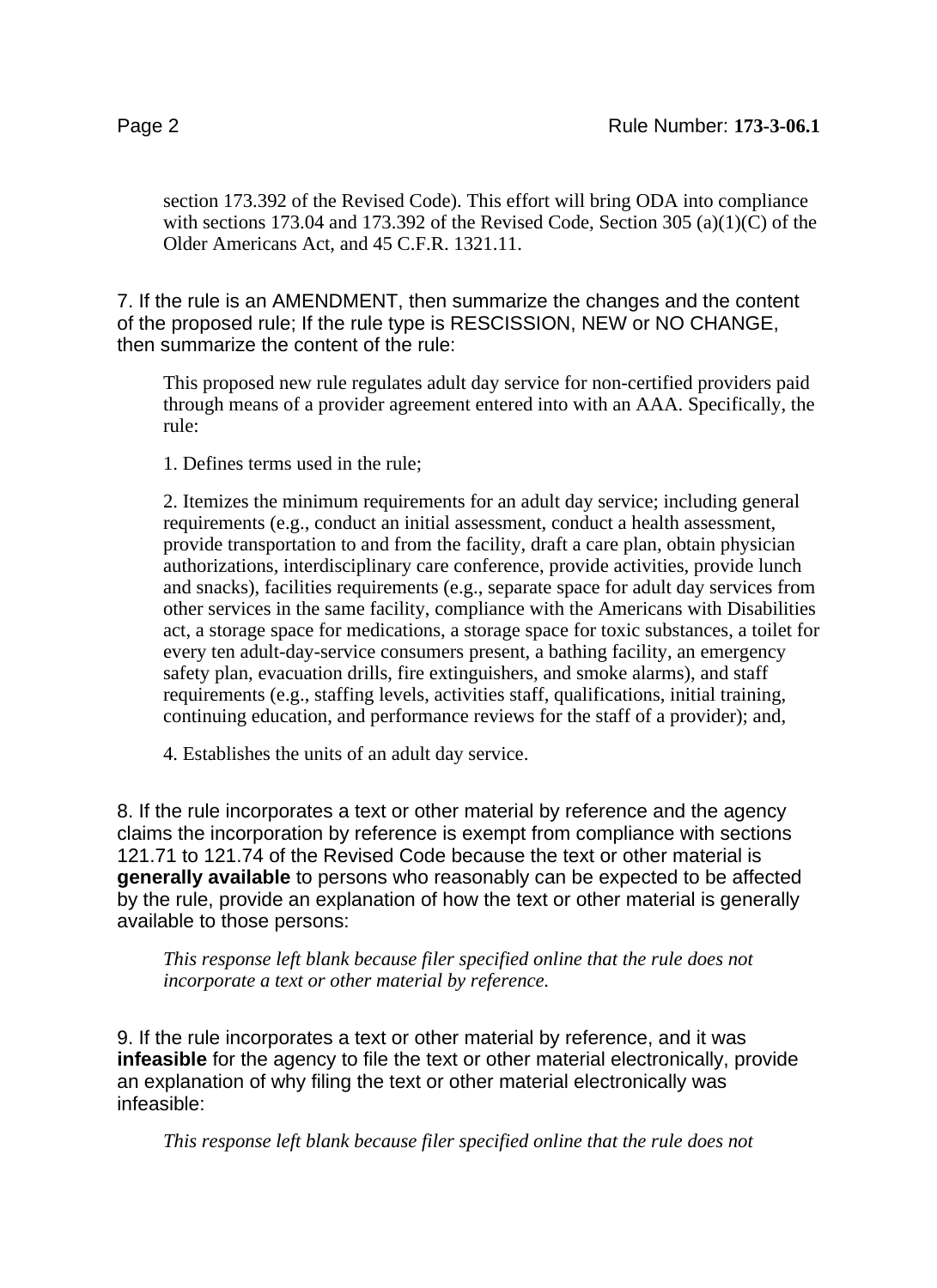*incorporate a text or other material by reference.*

10. If the rule is being **rescinded** and incorporates a text or other material by reference, and it was **infeasible** for the agency to file the text or other material, provide an explanation of why filing the text or other material was infeasible:

*Not Applicable.*

11. If **revising** or **refiling** this rule, identify changes made from the previously filed version of this rule; if none, please state so:

On November 26, 2008, ODA revised the proposed new rule to:

1. Change "no" to "yes" in the enhanced ADS column of Table 1 at the skilled nursing row and to add skilled nursing services to the list of enhanced ADS in paragraph  $(B)(1)(a)(ii)$  of the proposed new rule. Also, in the same paragraph, remove "hands-on" from the phrase "hands-on assistance with medication administration."

2. Change "during all times that any consumer in the ADS facility requires the services" in paragraph  $(B)(6)(c)$  of the proposed new rule to "for a minimum of eight hours per month plus any additional time required for a consumer who requires the services."

3. Delete "or," from the end of paragraph  $(B)(7)(b)(ii)$  of the proposed new rule.

4. Update this RSFA.

On January 5, 2009, ODA refiled the proposed new rule to:

1. Replace "ordered" in paragraph (A)(1) of the rule with "provided."

2. Add a definition of "skilled nursing" that says, "'Skilled nursing' has the same meaning as in section 3721.01 of the Revised Code."

3. Change "yes" to "no" in the enhanced ADS column of Table 1 at the skilled nursing row and to remove skilled nursing services from the list of enhanced ADS in paragraph  $(B)(1)(a)(ii)$  of the proposed new rule. (This change reverses the revision made on November 26, 2008.)

4. Replace "The provider shall invite the consumer to the conference. If the consumer has a family caregiver, the provider shall invite the family caregiver to the conference. If the AAA is providing care coordination services to the consumer, the provider shall also invite a representative from the AAA to participate in the conference" in paragraph  $(B)(1)(g)$  of the rule with "The provider may invite the consumer to the conference. If the consumer has a family caregiver, the provider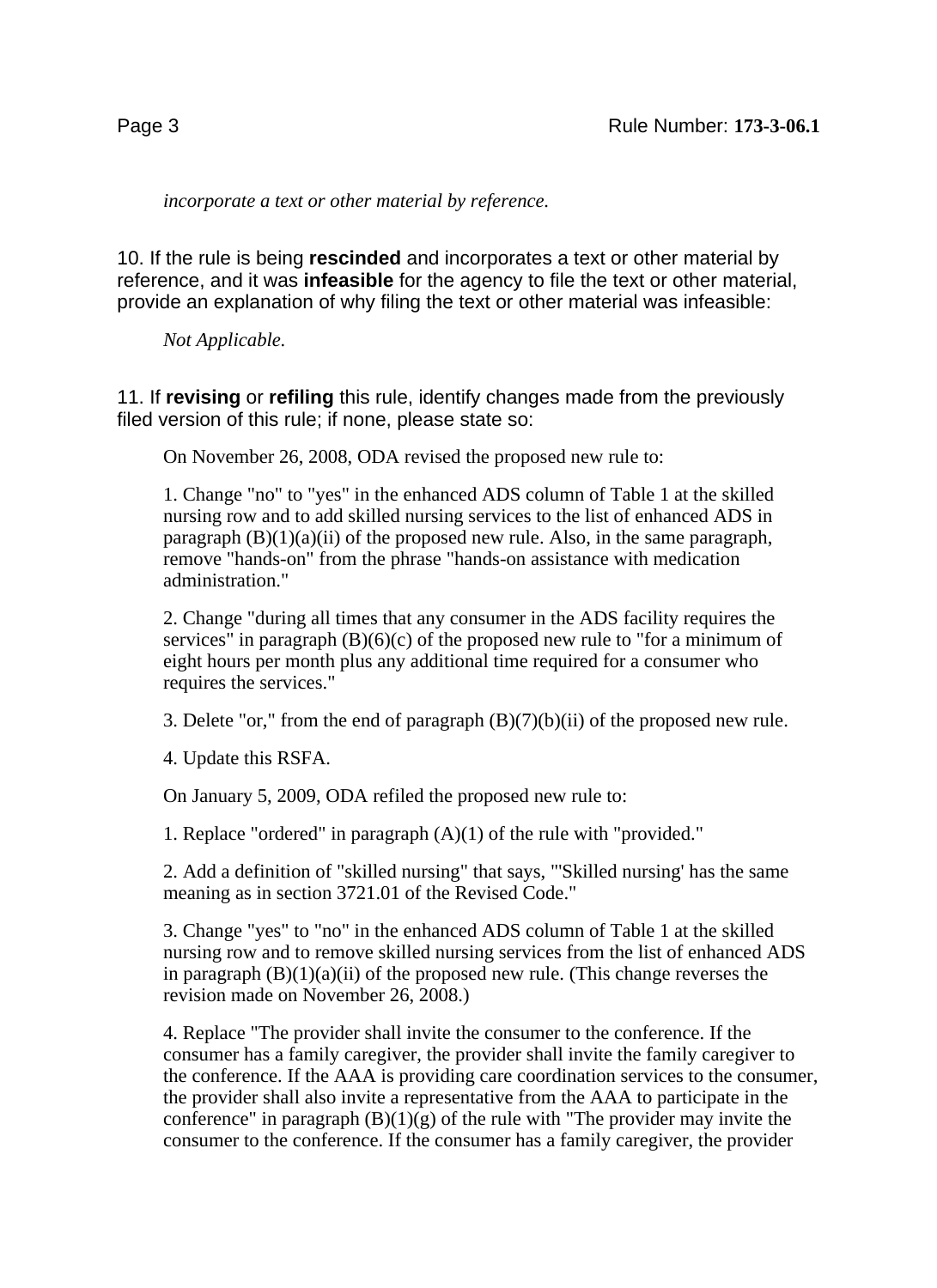may invite the family caregiver to the conference. If the AAA is providing care coordination services to the consumer, the provider shall also invite a representative from the AAA to participate in the conference."

5. Delete "and," from paragraph  $(B)(1)(e)(iii)$  of the rule. Replaces the period at the end of paragraph  $(B)(1)(e)(iv)$  of the rule with "and,". Then, insert a new paragraph numbered  $(B)(1)(e)(v)$  of the rule, that says, "Ability to sign his/her signature versus alternate means for a consumer signature."

6. Add "and," to the end of paragraph  $(B)(6)(a)$ , then replace paragraphs  $(B)(6)(b)$ and  $(B)(6)(c)$  of the rule, which said, "If the provider offers basic ADS, the provider shall have one RN or LPN under the direction of an RN present for a minimum of eight hours a month; and," and "If the provider offers enhanced or intensive ADS, the provider shall have one RN or LPN under the direction of an RN present when consumers are in attendance for a minimum of eight hours per month plus any additional time required for a consumer who requires the services of an RN or LPN under the direction of an RN for a service that is under the scope of practice for the RN or LPN under the direction of an RN" with "The provider shall have one RN or LPN under the direction of an RN present when a consumer is present to provide services within the nurse's scope of practice." (This change alters the revision made on November 26, 2008.)

7. Update this RSFA.

12. 119.032 Rule Review Date:

(If the rule is not exempt and you answered NO to question No. 1, provide the scheduled review date. If you answered YES to No. 1, the review date for this rule is the filing date.)

NOTE: If the rule is not exempt at the time of final filing, two dates are required: the current review date plus a date not to exceed 5 years from the effective date for Amended rules or a date not to exceed 5 years from the review date for No Change rules.

## **FISCAL ANALYSIS**

13. Estimate the total amount by which this proposed rule would **increase / decrease** either **revenues / expenditures** for the agency during the current biennium (in dollars): Explain the net impact of the proposed changes to the budget of your agency/department.

This will have no impact on revenues or expenditures.

\$0.00